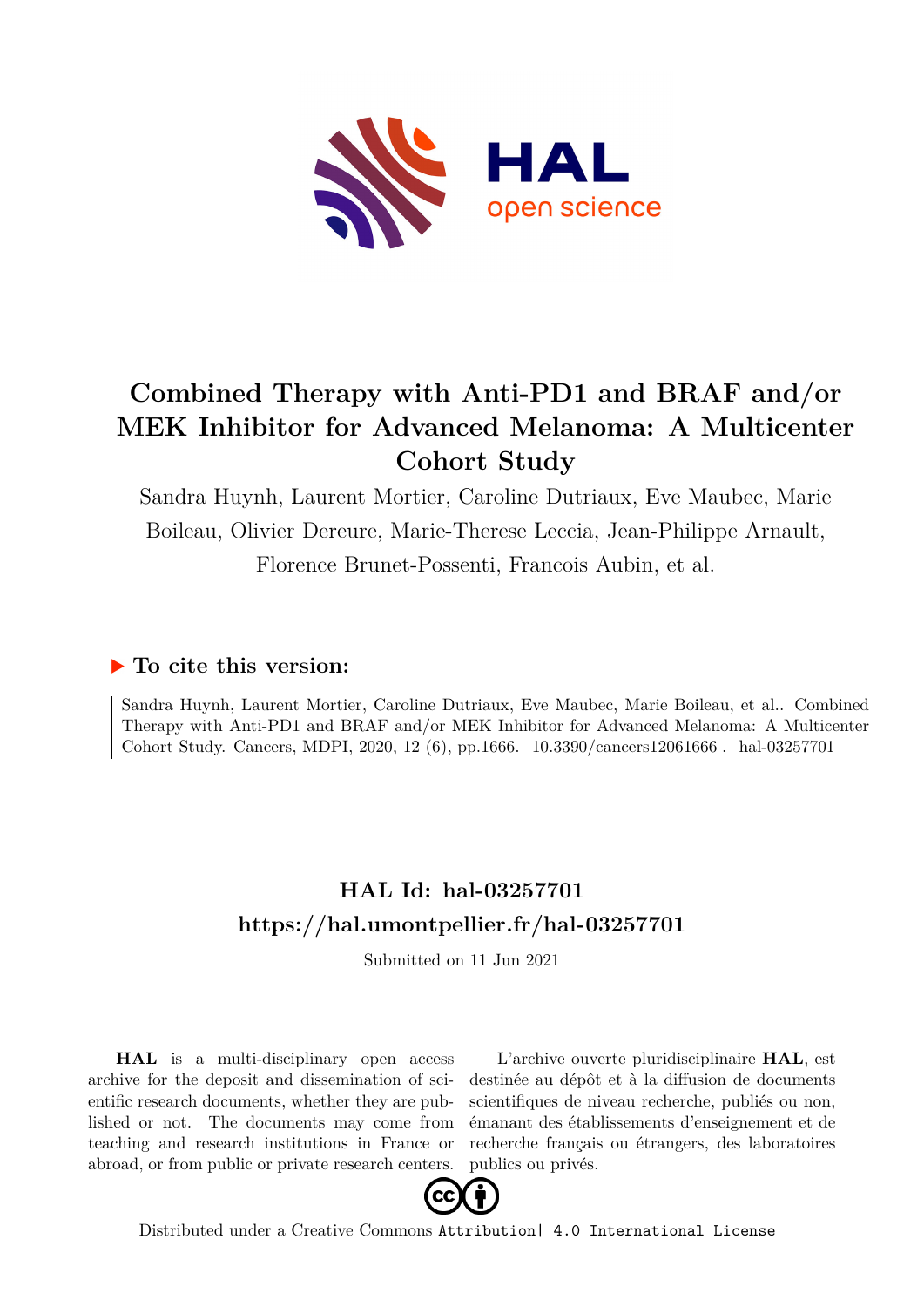

*Article*

# **Combined Therapy with Anti-PD1 and BRAF and**/**or MEK Inhibitor for Advanced Melanoma: A Multicenter Cohort Study**

**Sandra Huynh <sup>1</sup> , Laurent Mortier <sup>2</sup> , Caroline Dutriaux <sup>3</sup> , Eve Maubec [4](https://orcid.org/0000-0003-1658-6686) , Marie Boileau <sup>5</sup> [,](https://orcid.org/0000-0002-0924-7371) Olivier Dereure <sup>6</sup> , Marie-Therese Leccia <sup>7</sup> , Jean-Philippe Arnault <sup>8</sup> , Florence Brunet-Possenti <sup>9</sup> [,](https://orcid.org/0000-0003-2100-2913) Francois Aubin <sup>10</sup>, Brigitte Dreno <sup>11</sup>, Marie Beylot-Barry <sup>3</sup> , Celeste Lebbe 1,12, Wendy Lefevre <sup>1</sup> and Julie Delyon 1,12,[\\*](https://orcid.org/0000-0002-4557-3377)**

- <sup>1</sup> Dermatology Department, AP-HP Hôpital Saint-Louis, 75010 Paris, France; sandra.huynh@aphp.fr (S.H.); celeste.lebbe@aphp.fr (C.L.); wendy.lefevre-ext@aphp.fr (W.L.)
- <sup>2</sup> Service de Dermatologie, Universite de Lille, Inserm U1189, CHU de Lille, 59000 Lille, France; laurent.mortier@chru-lille.fr
- <sup>3</sup> Department of Dermatology, Bordeaux Universitary Hospital, 33000 Bordeaux, France; caroline.dutriaux@chu-bordeaux.fr (C.D.); marie.beylot-barry@chu-bordeaux.fr (M.B.-B.)
- <sup>4</sup> Dermatology Department, AP-HP Hôpital Avicenne, Université Paris 13, 93000 Bobigny, France; eve.maubec@aphp.fr
- <sup>5</sup> Service de Dermatologie, Universite de Lille, CHU de Lille, 59000 Lille, France; marie.boileau.dermato@gmail.com
- <sup>6</sup> Department of Dermatology, University of Montpellier, 34090 Montpellier, France; o-dereure@chu-montpellier.fr
- <sup>7</sup> Dermatology Department, Hôpital Albert Michallon, 38700 Grenoble, France; MTLeccia@chu-grenoble.fr
- 8 Dermatology Department, CHU d'Amiens-Picardie Site Nord, 80080 Amiens, France; arnault.jean-philippe@chu-amiens.fr
- <sup>9</sup> Dermatology Department, AP-HP Hôpital Bichat, 75018 Paris, France; florence.brunet-possenti@aphp.fr
- <sup>10</sup> Dermatology Department, Hôpital Jean Minjoz, 25000 Besançon, France; francois.aubin@univ-fcomte.fr
- <sup>11</sup> Dermatology Department, CHU de Nantes, 44000 Nantes, France; brigitte.dreno@atlanmed.fr<br><sup>12</sup> INSERM U976 Team 1 Human Immunology Pathophysiology & Immunotherany (HIPI)
- <sup>12</sup> INSERM U976, Team 1, Human Immunology Pathophysiology & Immunotherapy (HIPI), Université de Paris, F-75010 Paris, France
- **\*** Correspondence: julie.delyon@aphp.fr

Received: 29 May 2020; Accepted: 19 June 2020; Published: 23 June 2020



**Abstract:** Despite significant progress in melanoma survival, therapeutic options are still needed in case of progression under immune checkpoint inhibitors (ICI), and resistance to targeted therapies (TT) in BRAF-mutated melanomas. This study aimed to assess the safety of combined ICI and TT as a rescue line in real-life clinical practice. We conducted a study within the prospective French multicentric MelBase cohort, including patients treated with a combination of anti-PD1 (pembrolizumab/nivolumab) and BRAF inhibitor (BRAFi: dabrafenib/vemurafenib) and/or MEK inhibitors (MEKi: trametinib/cobimetinib) for BRAF mutated or wild-type advanced melanoma. Fifty-nine patients were included: 30% received the triple combination, 34% an anti-PD1 and BRAFi, and 36% an anti-PD1 and MEKi. Grade 3–4 adverse events occurred in 12% of patients. Permanent discontinuation or dose reduction of one of the treatments for toxicity was reported in 14% and 7% of patients, respectively. In the BRAF wild-type subgroup, treatment with MEKi and anti-PD1 induced a tumor control rate of 83% and median progression-free survival of 7.1 months. The combination of anti-PD1 and BRAFi and/or MEKi was a safe rescue line for advanced melanoma patients previously treated with ICI/TT. The benefit of these combinations, specifically anti-PD1 and MEKi in BRAF wild-type melanoma patients, needs to be prospectively studied.

**Keywords:** anti-PD1; targeted therapy; BRAF inhibitor; MEK inhibitor; melanoma

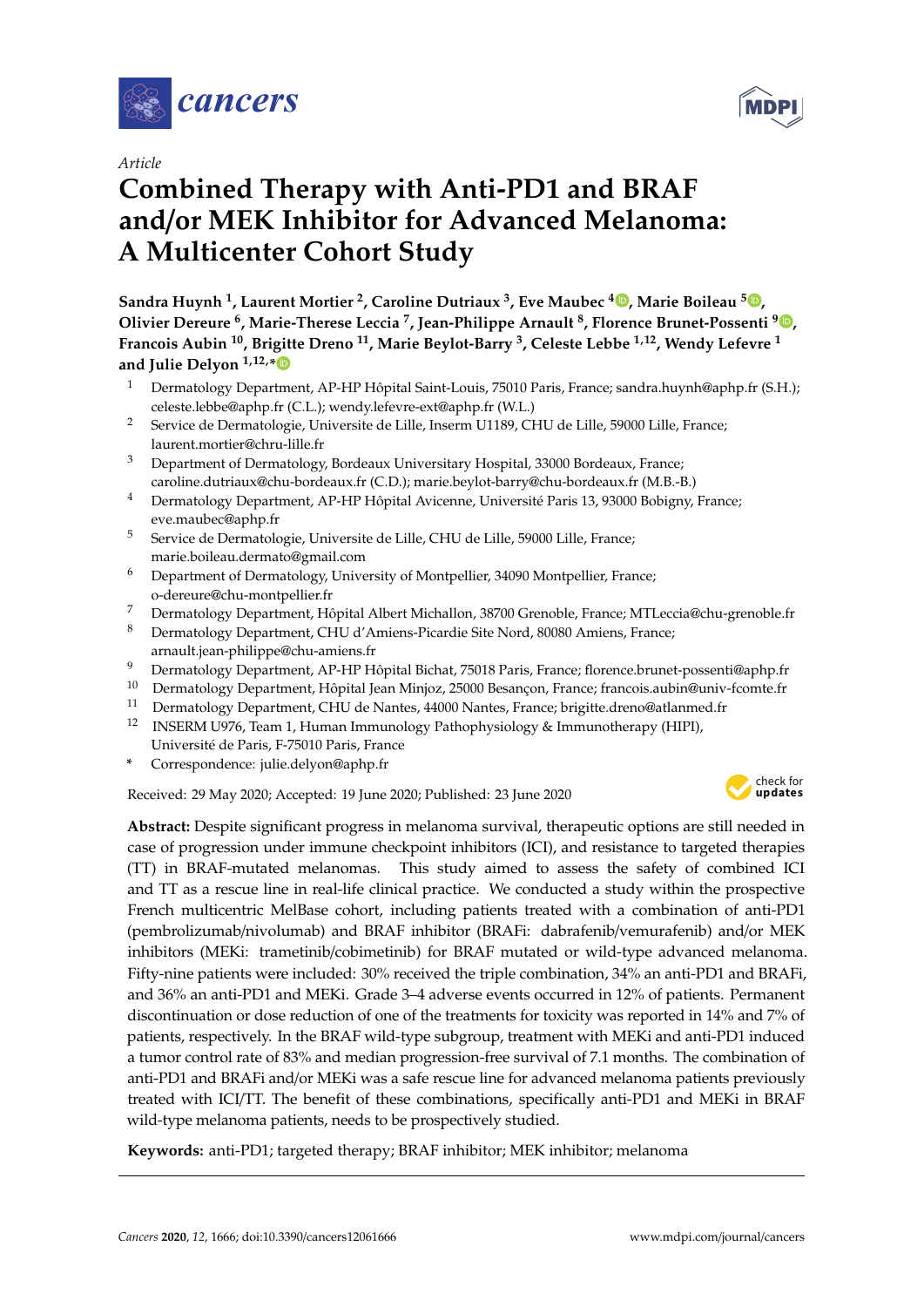#### **1. Introduction**

Tyrosine kinase inhibitors (TKI) targeting mutated BRAF and immune checkpoint inhibitors (ICI) have revolutionized advanced melanoma treatment and prognosis. However, clinicians still have to face significant issues, such as fast initial response to TKI but the acquisition of resistance mechanisms with frequent secondary progression, and a lower response rate, and delayed tumoral response to anti-programmed cell death 1 (anti-PD1) or anti-cytotoxic T-lymphocyte associated protein 4 (anti-CTLA-4).

In BRAF-mutated melanoma, the response rate to BRAF and MEK inhibition was  $67-69\%$  [1–3] and 68–70% [4,5] with first-line dabrafenib + trametinib and vemurafenib + cobimetinib, respectively; and 63% with encorafenib + binimetinib in previously untreated patients or who progressed after previous ICI [6]. However, the progression-free survival (PFS) ranged from 11 to 14.9 months [2,5,6], highlighting the median time to the development of acquired resistance. In NRAS-mutated melanomas, ICI are the only therapeutic option that proved efficacy in overall survival (OS). Treatment with a MEK inhibitor (MEKi) was disappointing, where phase 3 NEMO study showed a modest increase of PFS with binimetinib (2.8 months) versus dacarbazine (1.7 months) in NRAS-mutated advanced melanoma [7] such that MEKi is rarely used as a valuable option in this setting.

With ICI, the response rate to first or second-line anti-PD1 in BRAF-mutated or wild-type (WT) melanomas ranged from 42% [8] to 45% [9–11], with a median PFS of 8.4 to 9.7 [8] and 6.9 months [9–11] with pembrolizumab and nivolumab, respectively. A higher response rate of 58% was reported with first-line combined ipilimumab + nivolumab, but grade 3 and 4 treatment-related adverse events (AEs) occurred in more than half of the patients (59%) [11].

In case of progression with both treatment classes, if the inclusion in a clinical trial is not possible, the combination of ICI with BRAF inhibitor (BRAFi) and/or MEKi may be an option, especially if progression is limited to 1 or 2 metastatic sites and is sometimes used in clinical practice. The rationale of ICI and BRAFi and/or MEKi combinations was first studied in vitro and in vivo. It relies on a better tumor recognition by lymphocytes after BRAF or combined BRAF and MEK inhibition through several mechanisms such as tumor antigens release following tumor cell death, increased expression of melanocyte differentiation antigens, increased tumor T-cell infiltration and cytotoxic activity, and decreased immunosuppressive cytokines in the tumor's microenvironment [12–21]. Moreover, adding MEKi to ICI could limit immune-related resistance mechanisms, i.e., BRAFi-resistant melanoma cells had increased PD-L1 expression that could be reversed by MEKi addition [13,17]. A combination of ICI with BRAFi and MEKi in BRAF-mutated melanomas was then developed in phase 1 studies. While the combination with ipilimumab was too toxic [22,23], phase III clinical trials comparing the triple combination of anti-PD1 with dabrafenib + trametinib versus dabrafenib + trametinib + placebo (Keynote-022 [24], combi-I [25]), or the anti-programmed cell death ligand 1 (anti-PDL1) atezolizumab with vemurafenib + cobimetinib versus vemurafenib + cobimetinib + placebo (TRILOGY IMspire150 [26]) in treatment-naïve patients with BRAF V600-mutated advanced melanoma are ongoing. In BRAF WT melanoma, few data have been published to date about the combination of MEKi with anti-PD1 [27].

The combination of BRAF and/or MEK inhibitors with anti-PD1 is a therapeutic alternative sometimes used in clinical practice in BRAF mutated or WT melanoma when no other approved therapeutic option or clinical trial is available. We conducted a multicenter study to assess the safety of these combinations in real-life clinical practice.

#### **2. Results**

#### *2.1. Patients' Characteristics and Treatment*

Between 27 October 2014 and 1 January 2019, 61 patients from 10 French centers received the combination of an anti-PD1 with a BRAFi and/or a MEKi for advanced melanoma outside of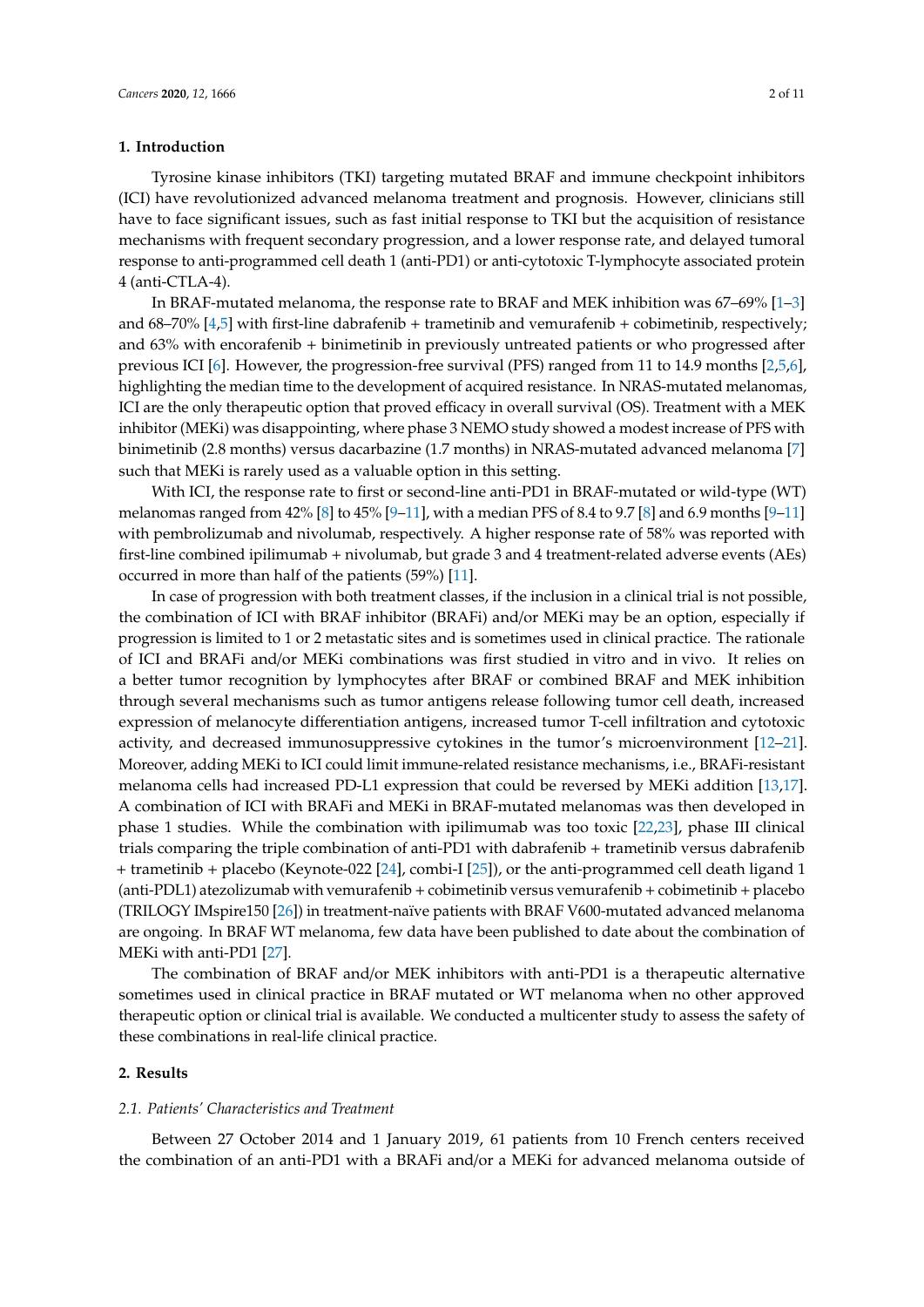a clinical trial. Two patients were excluded from analysis because of missing data; and this study finally included 59 patients.

Patients' characteristics at baseline are detailed in Table 1. There were 32 men (54%) and 27 women (46%), with a median age of 57 years old (27–88). All patients had stage IV melanoma according to the AJCC 7th edition and had previously received at least one systemic treatment. Six patients (10%) had an ECOG > 1, 13 (22%) had elevated LDH, and 29 (49%) had 3 or more metastatic sites, including 30 patients (51%) with brain metastasis. Nineteen patients (32%) received the combination of an anti-PD1 and BRAFi and/or MEKi as their last therapeutic line. The main reason for starting combined therapy was progression in 76% of patients.

| Characteristics                            | Total $n$ (%) $(n = 59)$ | <b>BRAF-Mutated,</b><br>$n$ (%) $(n = 40)$ | BRAF-Wildtype,<br>$n$ (%) $(n = 18)$ |  |
|--------------------------------------------|--------------------------|--------------------------------------------|--------------------------------------|--|
| Median age, years (range)                  | $57(27 - 88)$            | 54 (27-78)                                 | 72 (37-88)                           |  |
| Gender:                                    |                          |                                            |                                      |  |
| Male                                       | 32(54)                   | 20(50)                                     | 12(67)                               |  |
| Female                                     | 27(46)                   | 20(50)                                     | 6(33)                                |  |
| ECOG <sup>1</sup>                          |                          |                                            |                                      |  |
| $\leq1$                                    | 51 (86)                  | 35 (87)                                    | 15(83)                               |  |
| >1                                         | 6(10)                    | 4(10)                                      | 2(11)                                |  |
| NS <sup>2</sup>                            | 2(3)                     | 1(2)                                       | 1(6)                                 |  |
| AJCC staging 3                             |                          |                                            |                                      |  |
| IV M1a                                     | 2(3)                     | 0(0)                                       | 2(11)                                |  |
| IV M1b                                     | 7(12)                    | 3(8)                                       | 3(17)                                |  |
| IV M1c                                     | 50(85)                   | 37 (92)                                    | 13(72)                               |  |
| Number of metastatic sites                 |                          |                                            |                                      |  |
| $<$ 3                                      | 25(42)                   | 18 (45)                                    | 6(33)                                |  |
| $\geq$ 3                                   | 29 (49)                  | 18 (45)                                    | 11(61)                               |  |
| NS <sup>2</sup>                            | 5(8)                     | 4(10)                                      | 1(6)                                 |  |
| Brain metastasis                           | 30(51)                   | 22(55)                                     | 8(44)                                |  |
| LDH <sup>4</sup>                           |                          |                                            |                                      |  |
| Normal                                     | 37(63)                   | 24 (60)                                    | 12(67)                               |  |
| High                                       | 13(22)                   | 9(22)                                      | 4(22)                                |  |
| NS <sup>2</sup>                            | 9(15)                    | 7(18)                                      | 2(11)                                |  |
| Median time from advanced melanoma         |                          |                                            |                                      |  |
| diagnosis to onset of combination therapy, | $12(1-127)$              | $10(1-61)$                                 | $13(3-57)$                           |  |
| months (range)                             |                          |                                            |                                      |  |
| Reason for combination therapy initiation  |                          |                                            |                                      |  |
| Progression                                | 45 (76)                  | 29 (72.5)                                  | 16(89)                               |  |
| Toxicity                                   | 3(5)                     | 3(7.5)                                     | $\Omega$                             |  |
| NS <sup>2</sup>                            | 11(19)                   | 8(20)                                      | 2(11)                                |  |
| Previous lines                             |                          |                                            |                                      |  |
| Ipilimumab + nivolumab                     | 13(22)                   | 8(20)                                      | 5(28)                                |  |
| Ipilimumab                                 | 9(15)                    | 2(5)                                       | 7(39)                                |  |
| Anti-PD1                                   | 30(51)                   | 16(40)                                     | 14 (78)                              |  |
| BRAFi <sup>5</sup> + MEKi <sup>6</sup>     | 33 (56)                  | 33 (83)                                    | 0                                    |  |
| BRAFi <sup>5</sup>                         | 11(19)                   | 11(28)                                     | $\boldsymbol{0}$                     |  |
| MEKi <sup>6</sup>                          | 3(5)                     | 1(3)                                       | 2(11)                                |  |
| Chemotherapy                               | 7(12)                    | 1(3)                                       | 6(33)                                |  |

**Table 1.** Patients' baseline characteristics at combined anti-PD1 + BRAF inhibitor and/or MEK inhibitor initiation.

<sup>1</sup> ECOG: Eastern Cooperative Oncology Group; <sup>2</sup> NS: not specified; <sup>3</sup> AJCC: American Joint Committee on Cancer 7th edition; <sup>4</sup> LDH: lactate dehydrogenase; <sup>5</sup> BRAFi: BRAF inhibitor; <sup>6</sup> MEKi: MEK inhibitor. Comment: total *n* can be different from BRAF-mutated *n* + BRAF-wildtype *n* because one patient had equivocal BRAF mutational status.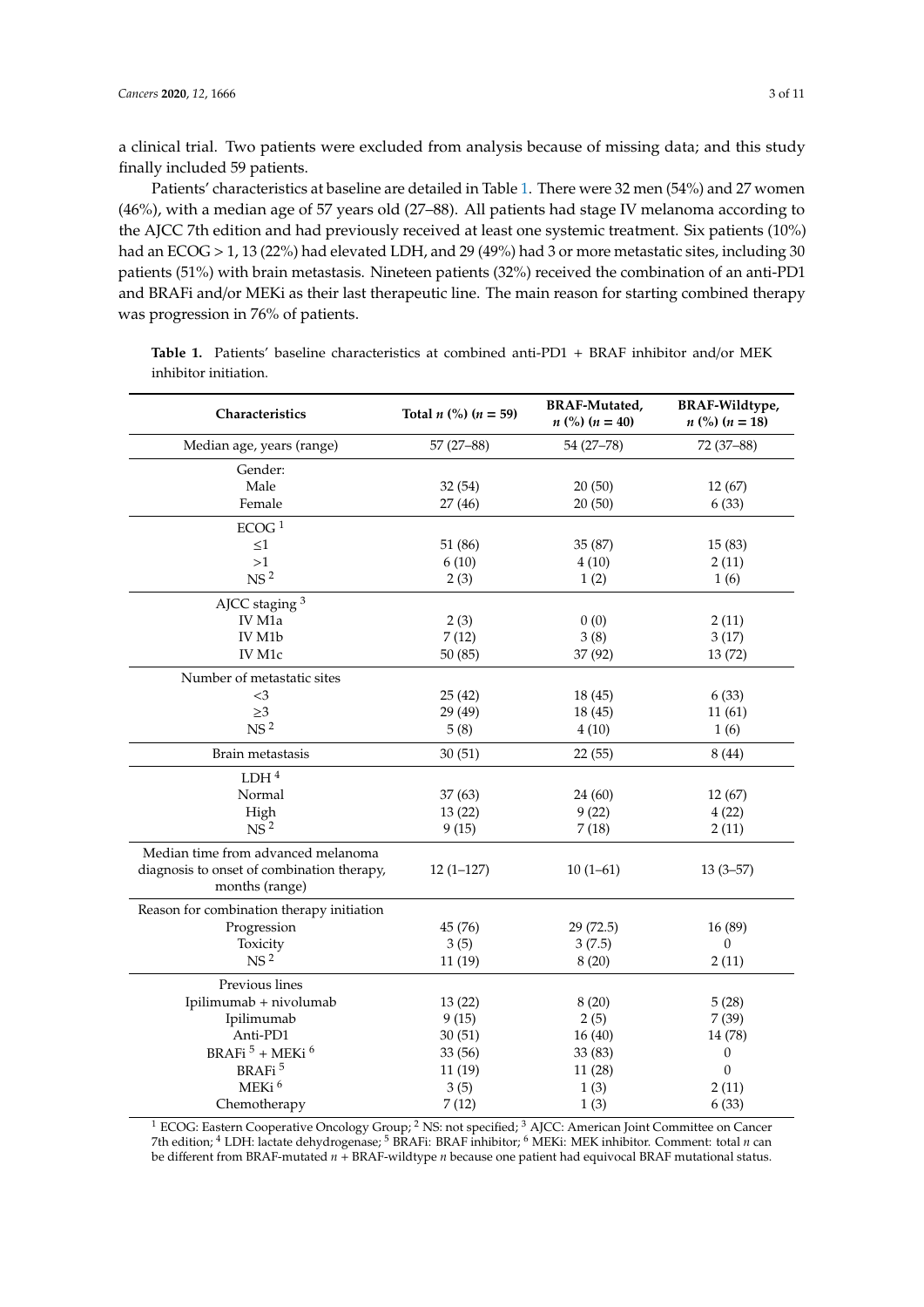Eighteen patients (30%) received a triple-combination of anti-PD1 + BRAFi + MEKi, 20 patients (34%) an anti-PD1 + BRAFi (all BRAF-mutated), and 21 (36%) an anti-PD1 + MEKi (Table 2 and Table S1).

| <b>BRAF Status</b> | Anti-PD1 + BRAFi <sup>1</sup> + MEKi <sup>2</sup> , n | Anti-PD1 + BRAFi <sup>1</sup> , n                        | Anti-PD1 + MEKi <sup>2</sup> , n | Total. n |
|--------------------|-------------------------------------------------------|----------------------------------------------------------|----------------------------------|----------|
| BRAF-mutant        |                                                       | 20                                                       |                                  | 40       |
| BRAF-wildtype      |                                                       |                                                          | 18                               |          |
| Unknown            |                                                       |                                                          |                                  |          |
| Total. $n$         |                                                       | 20                                                       |                                  | 59       |
|                    |                                                       | BRAFi: BRAF inhibitor: <sup>2</sup> MEKi: MEK inhibitor. |                                  |          |

**Table 2.** Type of drug combination depending on the BRAF mutational status.

Forty patients (68%) had BRAF V600-mutated melanoma. Among them, 18 received a triple-combination, 20 received a combination of anti-PD1 + BRAFi, and two had a combination of anti-PD1 + MEKi (Table 2). Thirty-eight patients (95%) were previously treated with TKI monotherapy or BRAFi and MEKi combination, 16 (40%) with anti-PD1, eight (20%) with combined ipilimumab and nivolumab, and 2 (5%) with ipilimumab.

Eighteen patients (30%) had BRAF WT melanoma, among whom 13 were NRAS-mutated. All of them received an anti-PD1 + MEKi combination (Table 2). Fourteen patients (78%) had previously been treated with anti-PD1, seven (39%) with ipilimumab, and five (28%) with combined ipilimumab and nivolumab. Two of them (11%) had received a single MEKi before the combination.

#### *2.2. Safety*

The median follow-up duration was 5 months (0–45). The median treatment duration with the combination was 2 months (0–48). The median time from starting combination to any AE occurrence was 34 days (1–436): 24 days (3–127) with the triple-combination, versus 53 days (5–436) with anti-PD1 + BRAFi combination, and 40 days  $(1-373)$  with the anti-PD1 + MEKi combination.

At least one any-grade treatment-related AE occurred in 33 patients (56%): 11 (61%) with the triple-combination, 9 (45%) with-PD1 + BRAFi, and 13 (62%) with anti-PD1 and MEKi. Grade 3/4 AEs occurred in seven patients (12%), i.e., four with the triple- combination and three with anti-PD1 + MEKi.

The main treatment-related AEs are listed in Table 3 (refer to Supplementary Table S2 for all treatment-related AEs). Skin toxicity, fever, and diarrhea were the most frequent AEs. Grade 3/4 AEs were aspartate aminotransferase (AST) or creatine phosphokinase elevation, hyponatremia, diarrhea, muscle weakness, or skin toxicity (acneiform or maculopapular rash). Ten percent of patients were hospitalized for treatment toxicity, and there was no treatment-related death. Fever was more frequent with the triple-combination compared to double-combinations (39% versus 15% and 0% with the double combinations). Patients treated with an anti-PD1 + MEKi experienced more cutaneous (43%, versus 25% with anti-PD1 + BRAFi and 17% with the triple combination), digestive (29%, versus 10% and 11%, respectively) and respiratory (19% versus 0% and 0%, respectively) AEs.

At least one immune-related adverse event (irAE), i.e., due to either nivolumab or pembrolizumab, was recorded in 14 patients (24%). The most frequent reported irAEs were fever in eight patients (13%), diarrhea in four patients (7%), followed by chills, hypothyroidism, pneumonitis, pruritus (3% each).

Permanent interruption of a study drug because of toxicity occurred in eight patients (14%), where five of them received the triple-combination, and three an anti-PD1 + MEKi. Temporary discontinuation of one of the treatments for toxicity was reported in 6 patients (10%). Four patients (7%) required dose reduction of at least one treatment. Only one patient, treated with the triple-combination, required systemic corticosteroid.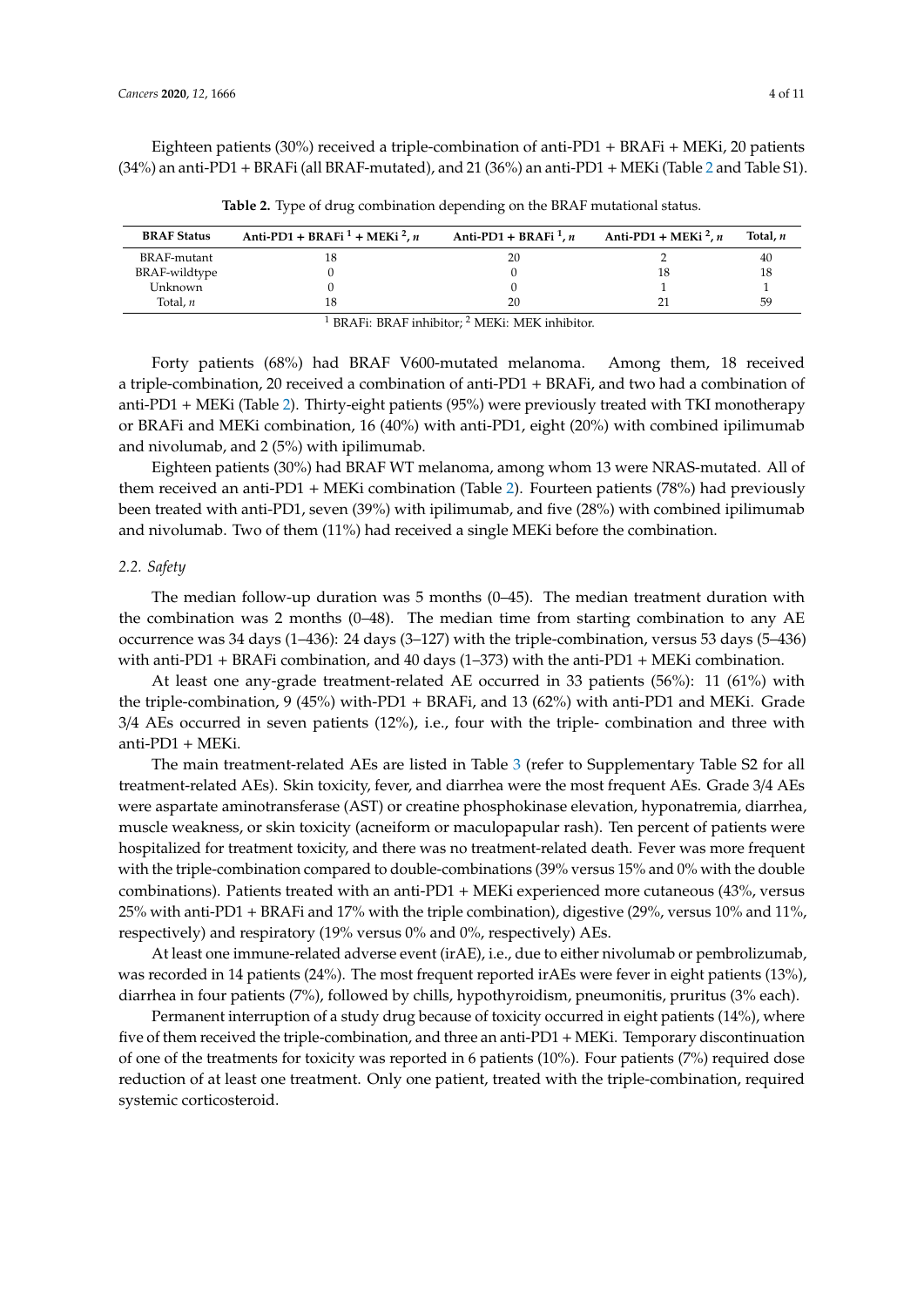|                                                   |                                   | Anti-PD1 + BRAFi $1$<br>+ MEKi <sup>2</sup> ( <i>n</i> = 18) |                                                           | Anti-PD1 + BRAFi <sup>1</sup><br>$(n = 20)$ |           | Anti-PD1 + MEKi $^2$<br>$(n = 21)$ |
|---------------------------------------------------|-----------------------------------|--------------------------------------------------------------|-----------------------------------------------------------|---------------------------------------------|-----------|------------------------------------|
| Event                                             | Any Grade                         | Grade 3-4                                                    | Any Grade                                                 | Grade 3-4                                   | Any Grade | Grade 3-4                          |
|                                                   | Number of Patients with Event (%) |                                                              |                                                           |                                             |           |                                    |
|                                                   |                                   |                                                              | AE <sup>3</sup> occurring in $\geq$ 10% of total patients |                                             |           |                                    |
| Pyrexia                                           | 7(39)                             | 0(0)                                                         | 3(15)                                                     | 0(0)                                        | 0(0)      | 0(0)                               |
| Diarrhea                                          | 1(6)                              | 1(6)                                                         | 1(5)                                                      | 0(0)                                        | 5(24)     | 0(0)                               |
| Acneiform rash                                    | 0(0)                              | 0(0)                                                         | 1(5)                                                      | 0(0)                                        | 6(29)     | 1(5)                               |
|                                                   |                                   |                                                              | $AE3$ of interest occurring in <10% of total patients *   |                                             |           |                                    |
| Skin and subcutaneous tissue<br>disorders-other** | 2(11)                             | 1(6)                                                         | 2(10)                                                     | 0(0)                                        | 1(5)      | 0(0)                               |
| Fatigue                                           | 2(11)                             | 0(0)                                                         | 1(5)                                                      | 0(0)                                        | 1(5)      | 0(0)                               |
| Chills                                            | 3(17)                             | 0(0)                                                         | 1(5)                                                      | 0(0)                                        | 0(0)      | 0(0)                               |
| Hypothyroidism                                    | 1(6)                              | 0(0)                                                         | 1(5)                                                      | 0(0)                                        | 1(5)      | 0(0)                               |
| Increased CPK <sup>4</sup>                        | 0(0)                              | 0(0)                                                         | 0(0)                                                      | 0(0)                                        | 3(14)     | 1(5)                               |
| Dry skin                                          | 1(6)                              | 0(0)                                                         | 1(5)                                                      | 0(0)                                        | 1(5)      | 0(0)                               |
| Eosinophilia                                      | 0(0)                              | 0(0)                                                         | 1(5)                                                      | 0(0)                                        | 2(10)     | 0(0)                               |
| Myalgia                                           | 1(6)                              | 0(0)                                                         | 0(0)                                                      | 0(0)                                        | 2(10)     | 0(0)                               |
| Increased AST <sup>5</sup>                        | 2(11)                             | 1(6)                                                         | 0(0)                                                      | 0(0)                                        | 0(0)      | 0(0)                               |
| Generalized muscle weakness                       | 0(0)                              | 0(0)                                                         | 0(0)                                                      | 0(0)                                        | 1(5)      | 1(5)                               |
| Hyponatremia                                      | 1(6)                              | 1(6)                                                         | 0(0)                                                      | 0(0)                                        | 0(0)      | 0(0)                               |
| Maculopapular rash                                | 1(6)                              | 1(6)                                                         | 0(0)                                                      | 0(0)                                        | 0(0)      | 0(0)                               |

**Table 3.** Main treatment-related adverse events.

*n* (%) represents the number of patients with an event. \* among AEs occurring in less than 10% of patients: only the grade 3 or 4 AEs, and the AEs occurring in 5 to 10% of total patients are presented. Refer to Supplementary Table S2 for all treatment-related AEs. \*\* cheilitis (grade 3–4), folliculitis, seborrheic keratosis, palmoplantar keratoderma, pruriginous rash.<sup>1</sup> BRAFi: BRAF inhibitor; <sup>2</sup> MEKi: MEK inhibitor; <sup>3</sup> AE: adverse events; <sup>4</sup> CPK: creatine phosphokinase; <sup>5</sup> AST: aspartate aminotransferase.

#### *2.3. E*ffi*cacy*

#### 2.3.1. Efficacy in BRAF-Mutated Melanoma Patients

The objective response rate was 12%, and the disease control rate was 52% in the BRAF-mutated subgroup (Table 4). The median PFS was 2.5 months (95% CI = 1.74–4.11), with a 12-month PFS rate of 14.9% (95% CI = 5.9–37.3) (Figure 1a). The median OS was 8 months (95% CI = 5.7–not reached), with a 12-month OS rate of 36% (95% CI = 21.6–61.1) (Figure 1b)

| <b>Tumor Response</b>          | Total<br>$(n = 59)$ | <b>BRAF-Mutated Melanoma Patients</b><br>$(n = 40)$                                                      | <b>BRAF-Wild-Type Melanoma Patients</b><br>$(n = 18)$ |  |  |  |
|--------------------------------|---------------------|----------------------------------------------------------------------------------------------------------|-------------------------------------------------------|--|--|--|
| Best overall response, $n$ (%) |                     |                                                                                                          |                                                       |  |  |  |
| CR <sup>1</sup>                | 2(3)                | 2(5)                                                                                                     | 0(0)                                                  |  |  |  |
| PR <sup>2</sup>                | 5(8)                | 3(8)                                                                                                     | 2(11)                                                 |  |  |  |
| SD <sup>3</sup>                | 30(51)              | 16(40)                                                                                                   | 13(72)                                                |  |  |  |
| PD <sup>4</sup>                | 22(37)              | 19(48)                                                                                                   | 3(17)                                                 |  |  |  |
|                                |                     | Objective overall response, $n$ (%)                                                                      |                                                       |  |  |  |
| $CR^{1} + PR^{2}$              | 7(12)               | 5(12)                                                                                                    | 2(11)                                                 |  |  |  |
|                                |                     | Disease control, $n$ (%)                                                                                 |                                                       |  |  |  |
| $CR^1 + PR^2 + SD^3$           | 37(63)              | 21(52)                                                                                                   | 15(83)                                                |  |  |  |
|                                |                     | $1$ CP, complete response: $2$ PP; partial response: $3$ CD; etable disease: $4$ PD; progressive disease |                                                       |  |  |  |

|  | Table 4. Tumor response in BRAF-mutated or BRAF-wild type subgroups. |  |  |  |  |
|--|----------------------------------------------------------------------|--|--|--|--|
|--|----------------------------------------------------------------------|--|--|--|--|

CR: complete response;  $\textdegree$  PR: partial response;  $\textdegree$  SD: stable disease;  $\textdegree$  PD: progressive disease.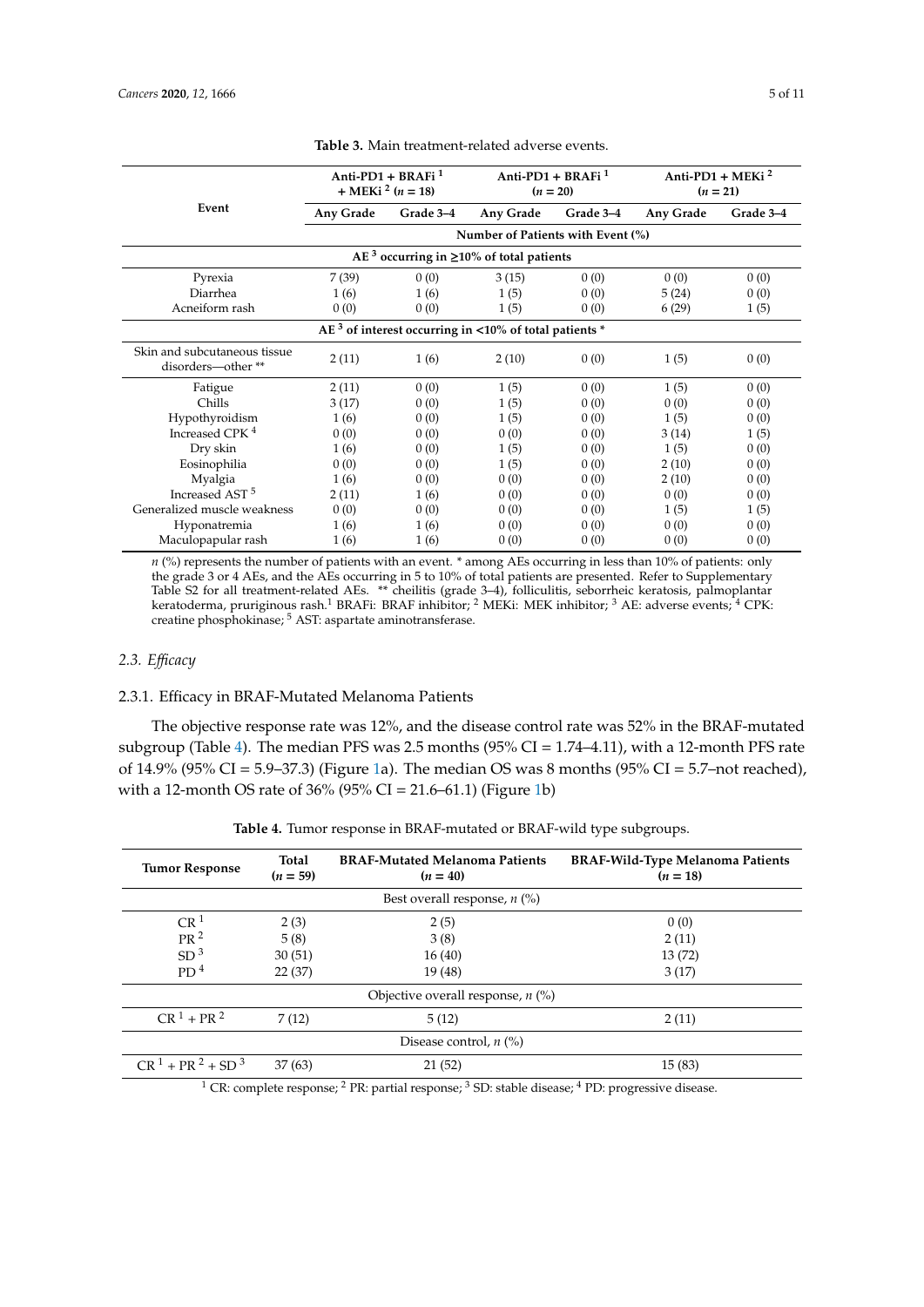

**Figure 1.** Survival in the BRAF-mutant subgroup*. (***a***)* Progression-free survival in the BRAF-mutant **Figure 1.** Survival in the BRAF-mutant subgroup. (**a**) Progression-free survival in the BRAF-mutant subgroup. PFS: progression-free survival. (**b**) Overall survival in the BRAF-mutant subgroup. OS: overall survival; NR: not reached.

#### 2.3.2. Efficacy in BRAF-WT Melanoma Patients

The objective response rate was 11%, and the disease control rate was 83% in the BRAF WT subgroup (Table 4). The median PFS was 7.1 months  $(95 \text{ CI\%} = 1.6 \text{-} \text{not reached})$ , with a 12-month PFS rate of 27.5% (95% CI = 9.3–81.0) (Figure 2). The median OS was 10.2 months (95% CI = 5.5–not reached), with a 12-month OS rate of 35% (95% CI = 12.1–100) (data not shown due to a very small number of events in this subgroup).  $arctan 12$  month  $\cos$  fact of  $\cos$  / $\cos$  / $\cos$  CI = 12.1–100) (data from ono medic to



**2.** Progression-free survival in the BRAF-wild type subgroup. PFS: progression-free **Figure 2.** Progression-free survival in the BRAF-wild type subgroup. PFS: progression-free survival; NR: not reached.

#### **3. Discussion**

This real-life clinical practice study aimed to evaluate the safety of a "rescue-line" with combined anti-PD1 and BRAFi and/or MEKi after failure or limiting the toxicity of first-line treatments (TKI and/or ICI). Severe (grade 3 or 4) AEs occurred in only 12% of the patients, with a disease control rate of 52% in the BRAF-mutated patients receiving 3 possible combinations (anti-PD1 + BRAFi + MEKi or anti-PD1 + BRAFi or anti-PD1 + MEKi), and 83% in the BRAF-WT patients receiving anti-PD1 + MEKi. The combined therapy was initiated in patients with aggressive advanced melanoma (3 or more metastatic sites,  $ECOG > 1$ , or high LDH level), half of them harboring brain metastasis, all previously treated with TKI (for BRAF-mutated melanoma patients) or ICI. This strategy was chosen either because of progressive disease or the occurrence of limiting grade 3/4 AEs with previous lines,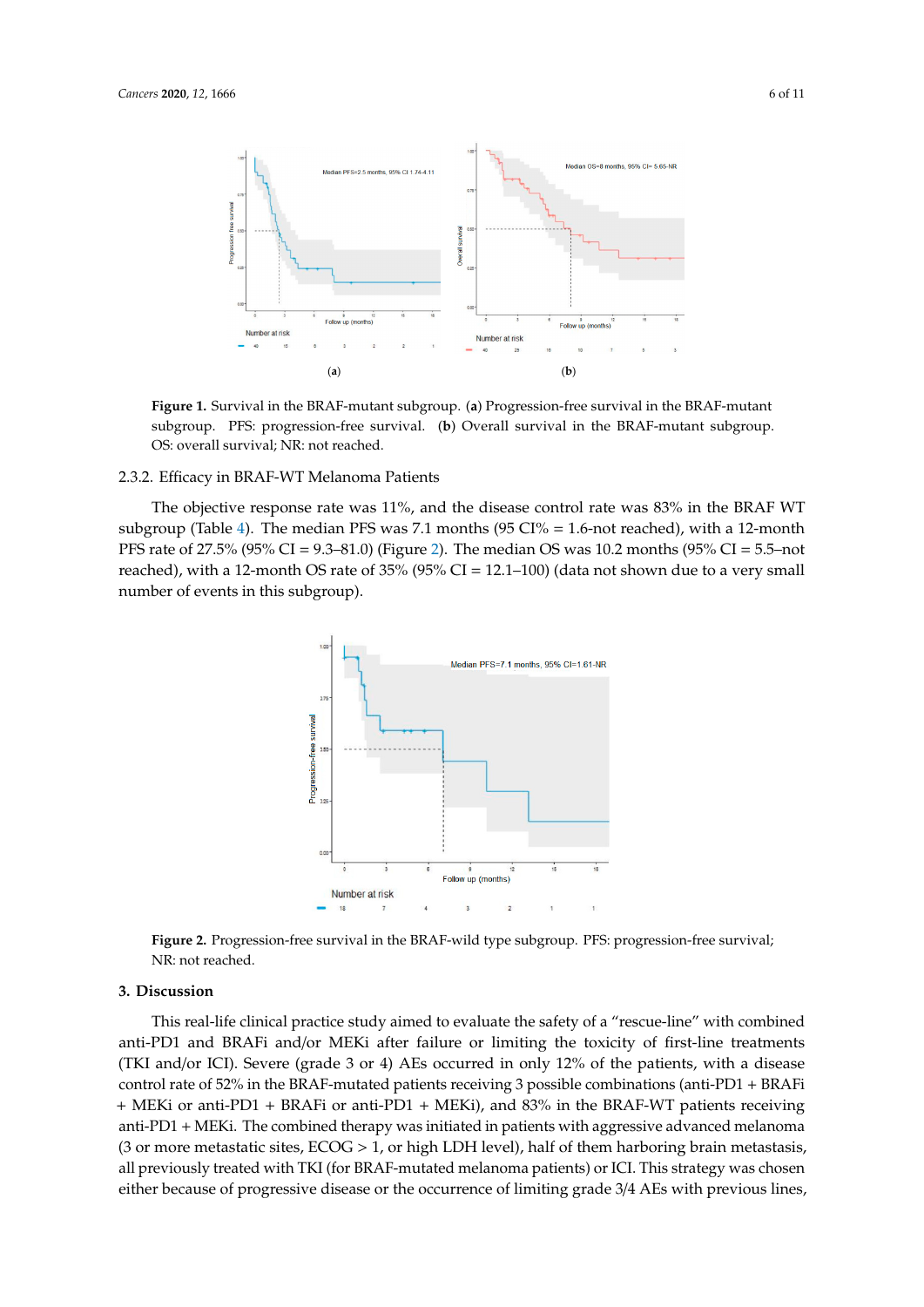in patients not eligible for clinical trials. The combination therapy was the last therapeutic option in a third of the patients.

The primary endpoint of the safety assessment revealed an acceptable toxicity profile. Fever was more frequent with the triple combination compared to double-combinations, and cutaneous, digestive, and respiratory AEs occurred more frequently in patients treated with anti-PD1 + MEKi. Interestingly, the rate of grade 3 or 4 AEs was lower in our study than in the phase 2 study Keynote-022 [24], a randomized, double-blind trial comparing the triple-combination of dabrafenib + trametinib + pembrolizumab versus dabrafenib + trametinib + placebo as first-line treatment. Severe (grade 3 or more) treatment-related AEs rate was 58% in the triplet arm, mostly fever, increased transaminase, and rash vs. 7% in the present series. One patient receiving the triplet died of pneumonitis. Similarly, dose reductions and temporary or permanent treatment discontinuations were less frequent in our series than in Keynote-022. In other prospective clinical trials assessing the triple combination, grade 3/4 AEs occurred respectively in 75% (spartalizumab + dabrafenib + trametinib as first-line in COMBI-I trial [25]), 67% (atezolizumab + vemurafenib + cobimetinib as first-line in TRILOGY IMspire 150 trial [26]), and 65% of patients (nivolumab + dabrafenib + trametinib, as first-line TKI in TRIDeNT trial [28]). Differences between these studies and ours regarding safety could be explained because most patients in our study had been previously treated with anti-PD1 or TKI and were considered eligible for reintroduction. Conversely, patients who had experienced prior severe toxicity with one of those treatments were probably not subsequently treated with any combination of anti-PD1 +- TKI. Moreover, drugs were introduced sequentially in our study as most of the patients had previously received anti-PD1 and/or BRAFi or MEKi, whereas they were associated upfront as first-line treatment in Keynote-022, COMBI-I and TRILOGY IMspire 150 [24–26].

In the BRAF WT subgroup of our study, including 72% of patients harboring an NRAS-mutation, the median PFS was 7.1 months with combined anti-PD1 and MEKi, although all patients had previously been treated with an ICI and 28% with ipilimumab + nivolumab. Comparatively, in the NEMO study, the median PFS was 2.8 months with binimetinib for patients with NRAS-mutated melanomas who were previously untreated or had progressed after previous immunotherapy [7]. Interestingly, the median PFS with binimetinib was longer in patients previously treated with immunotherapy compared to those who did not (5.5 versus 2.8 months, respectively). Similarly, Kirchberger et al. reported a trend toward an increase of OS in patients with NRAS-mutated melanoma treated with ICI who received a MEKi before, during, or after ICI, compared to MEKi-naïve patients (25 versus 20 months respectively) [29]. These data, combined with our results, support a rationale for combining immunotherapy and MEKi in NRAS-mutated melanoma. However, the results of the IMspire 170 phase III trial comparing atezolizumab + cobimetinib to pembrolizumab in 450 patients with untreated BRAF WT melanoma proved negative [27]. The group of patients with BRAF WT and NRAS WT was too limited in size to be individually analyzed. Additional studies are warranted to define the place of MEKi and ICI in BRAF-WT melanoma.

In the BRAF-mutated subgroup, the response rate was low at 12%, and the disease control rate was 52%. All the patients had previously received one or more therapeutic lines, including BRAFi and MEKi for most of them, and the combination therapy with anti-PD1 and TKI targeting mutated BRAF being the last therapeutic option in 35% of the BRAF-mutated patients. Comparatively, Keynote-022 showed a response rate of 63% in the triplet arm in previously untreated patients. The median PFS was numerically superior in the triplet arm (16 months) compared to the doublet arm (10 months), but the difference did not reach statistical significance [24]. TRIDeNT study showed a 91% response rate, where 100% of PD1-naïve patients responded versus 83% of PD1-refractory patients [28]. We may hypothesize that acquired resistance to previous treatment with BRAFi and MEKi could not be overcome by the addition of an anti PD1 in our study, in which patients had severely advanced disease.

The retrospective study design limits the interpretation of our results, the lack of a control arm, as well as the small size of patients' subsets with a heterogeneous cohort, including BRAF-mutated and BRAF WT-melanomas treated with different combination therapies. The low rate of patients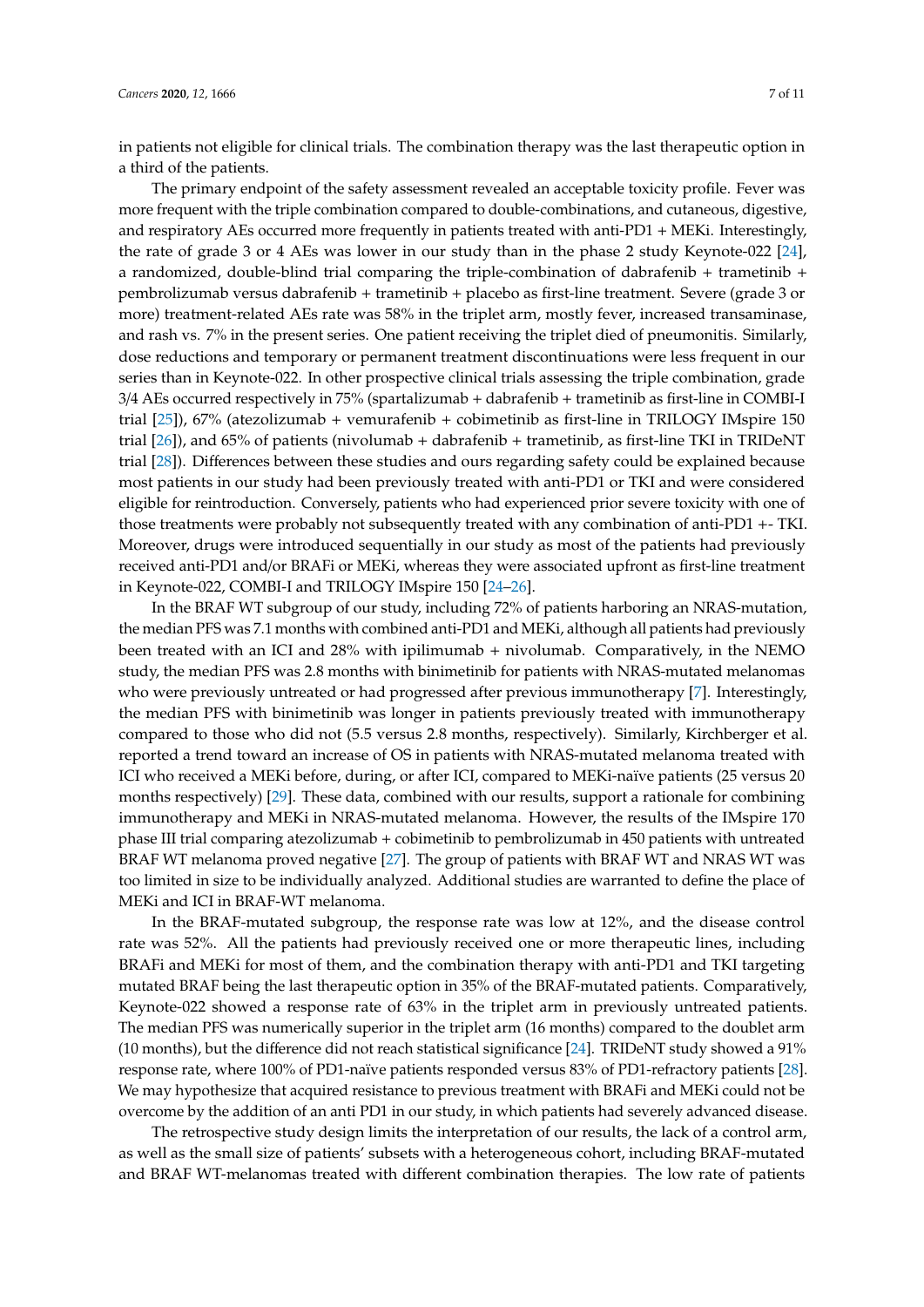previously treated with ipilimumab + nivolumab, which recently became the standard first-line, needs to be taken into consideration in the interpretation of the results. However, our study showed that combining anti-PD1 with BRAFi and/or MEKi might be an interesting rescue line, especially in patients with advanced BRAF WT melanomas for whom therapeutic options are limited, with tumor control achieved in more than half of patients and relatively good tolerance. Still, the questions of the optimal combination, and the interest of sequenced-therapy with a run-in period with BRAFi and/or MEKi before ICI remain to be determined in prospective studies.

## **4. Materials and Methods**

## *4.1. Study Design*

We conducted an observational study within MelBase, a nationwide French clinical database dedicated to the prospective follow-up of adult patients with advanced melanoma (unresectable stage III or advanced stage IV, according to the American Joint Committee on Cancer (AJCC) 7th edition), naïve of non-adjuvant systemic treatment, and active since 2013 in 26 participating French centers. The French ethics committee approved MelBase protocol (Comité de protection des personnes Ile-de-france XI, *n* ◦12,027, 2012) and registered in the National Institute of Health clinical trials database (NCT02828202). Written informed consent was obtained from all patients.

## *4.2. Patients*

Inclusion criteria were MelBase patients treated with a combination of an anti-PD1 (nivolumab or pembrolizumab) with a BRAFi (dabrafenib, vemurafenib) and/or a MEKi (trametinib, cobimetinib) according to investigator's choice, until 1 January 2019, outside of a clinical trial.

### *4.3. Procedure*

For each patient, following data were retrospectively recorded: demographics (gender, age at studied therapeutic combination initiation), previous therapeutic lines, melanoma genotype (BRAF V600 or WT, NRAS mutated or WT), melanoma characteristics at combined therapy initiation (time from advanced/metastatic melanoma diagnosis to the beginning of combined therapy, AJCC staging 7th edition, metastatic sites (<3, or  $\geq$ 3), brain metastasis, Eastern Cooperative Oncology Group Performance Status (ECOG, ≤1 or >1), Lactic-DeHydrogenase (LDH) level), nature of the therapeutic combination received, duration of treatment with combined therapy and duration of follow up. Data were extracted on 21 February 2019.

### *4.4. Outcomes and Endpoints*

The primary endpoint was the safety assessment of combined anti-PD1 and BRAF and/or MEK inhibitors. The main criterion was the occurrence of severe, grade 3, or more, AEs, according to the National Cancer Institute Common Terminology Criteria for Adverse Events, version 4.1. Secondary criteria were the any-grade AEs rate, temporary/permanent discontinuation proportion, dose reduction proportion, the proportion of patients requiring systemic corticosteroid, and main AEs classes. Only treatment-related AEs were considered.

The secondary endpoint was the efficacy assessment in 2 distinct cohorts, i.e., patients with BRAF-mutated or BRAF WT melanoma. The center investigator assessed the tumoral response according to RECIST (Response Evaluation Criteria in Solid Tumors) version 1.1. OS and PFS were estimated using a Kaplan–Meier analysis.

### **5. Conclusions**

Combined therapy with anti-PD1 and BRAFi and/or MEKi is a rescue line with acceptable tolerance in patients with advanced melanoma previously treated with BRAFi and/or MEKi or ICI.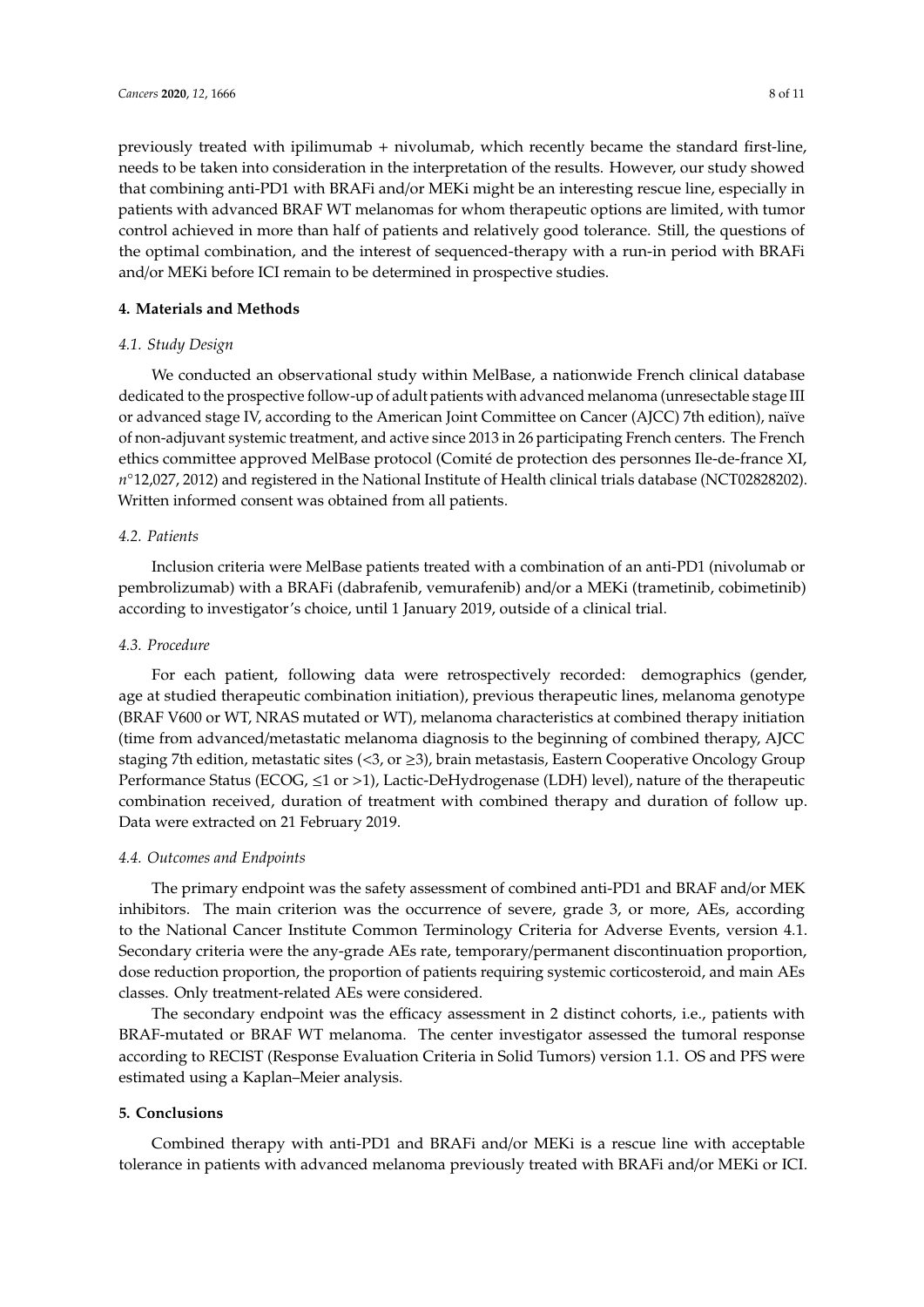The combination of anti-PD1 and MEKi in the BRAF WT subgroup, previously treated with ICI, showed an interesting disease control rate supporting the need for further studies with larger samples.

**Supplementary Materials:** The following are available online at http://[www.mdpi.com](http://www.mdpi.com/2072-6694/12/6/1666/s1)/2072-6694/12/6/1666/s1, Table S1: Details of drugs received, Table S2: Exhaustive list of treatment-related adverse events.

**Author Contributions:** Conceptualization, C.L. and J.D.; Formal analysis, S.H. and W.L.; Investigation, L.M., C.D., E.M., M.B., O.D., M.-T.L., J.-P.A., F.B.-P., F.A., B.D., M.B.-B., and C.L.; Methodology, W.L.; Supervision, C.L. and J.D.; Writing—original draft, Sandra Huynh; Writing—review & editing, C.L. and J.D. All authors have read and agree to the published version of the manuscript.

**Funding:** This research received no external funding, but MelBase is sponsored by the French National Cancer Institute (INCa), BMS, MSD, Novartis, and Roche. The funders had no role in the design of the study; in the collection, analyses, or interpretation of data; in the writing of the manuscript, or in the decision to publish the results.

**Acknowledgments:** The authors would like to thank Clara Allayous, Mathieu Momenzadeh, Sameh Mohamed, Emmanuelle Liegey, DRCI-AP, and all clinical research assistants for their contributions to this study.

**Conflicts of Interest:** C.L.: reports grants and personal fees from Bristol-Myers Squibb, personal fees from MSD, personal fees from Novartis, personal fees from Amgen, grants and personal fees from Roche, personal fees from Avantis Medical Systems, personal fees from Pierre Fabre, personal fees from Pfizer, personal fees from Incyte, personal fees from Merck Serono, personal fees from Sanofi, outside the submitted work. J.D.: reports travel accommodations from Pierre Fabre and Roche, outside the submitted work. L.M.: reports personal fees from Bristol-Myers Squibb, personal fees from Roche, personal fees from MSD, personal fees from Novartis, personal fees from Merck, outside the submitted work. J.P.A.: reports personal fees from Bristol-Myers-Squibb, grants from BMS—Novartis—MSD, during the conduct of the study. B.D., C.D., E.M., F.A., F.B.P., M.B., M.B.B., M.T.L., O.D., S.H., W.L.: declare no conflict of interest.

#### **References**

- 1. Long, G.V.; Stroyakovskiy, D.; Gogas, H.; Levchenko, E.; de Braud, F.; Larkin, J.; Garbe, C.; Jouary, T.; Hauschild, A.; Grob, J.J.; et al. Combined BRAF and MEK inhibition versus BRAF inhibition alone in melanoma. *N. Engl. J. Med.* **2014**, *371*, 1877–1888. [\[CrossRef\]](http://dx.doi.org/10.1056/NEJMoa1406037) [\[PubMed\]](http://www.ncbi.nlm.nih.gov/pubmed/25265492)
- 2. Long, G.V.; Stroyakovskiy, D.; Gogas, H.; Levchenko, E.; de Braud, F.; Larkin, J.; Garbe, C.; Jouary, T.; Hauschild, A.; Grob, J.-J.; et al. Dabrafenib and trametinib versus dabrafenib and placebo for Val600 BRAF-mutant melanoma: A multicentre, double-blind, phase 3 randomised controlled trial. *Lancet* **2015**, *386*, 444–451. [\[CrossRef\]](http://dx.doi.org/10.1016/S0140-6736(15)60898-4)
- 3. Long, G.V.; Flaherty, K.T.; Stroyakovskiy, D.; Gogas, H.; Levchenko, E.; de Braud, F.; Larkin, J.; Garbe, C.; Jouary, T.; Hauschild, A.; et al. Dabrafenib plus trametinib versus dabrafenib monotherapy in patients with metastatic BRAF V600E/K-mutant melanoma: Long-term survival and safety analysis of a phase 3 study. *Annal. Oncol.* **2017**, *28*, 1631–1639. [\[CrossRef\]](http://dx.doi.org/10.1093/annonc/mdx176) [\[PubMed\]](http://www.ncbi.nlm.nih.gov/pubmed/28475671)
- 4. Larkin, J.; Ascierto, P.A.; Dréno, B.; Atkinson, V.; Liszkay, G.; Maio, M.; Mandalà, M.; Demidov, L.; Stroyakovskiy, D.; Thomas, L.; et al. Combined vemurafenib and cobimetinib in BRAF-mutated melanoma. *N. Engl. J. Med.* **2014**, *371*, 1867–1876. [\[CrossRef\]](http://dx.doi.org/10.1056/NEJMoa1408868) [\[PubMed\]](http://www.ncbi.nlm.nih.gov/pubmed/25265494)
- 5. Ascierto, P.A.; McArthur, G.A.; Dréno, B.; Atkinson, V.; Liszkay, G.; Di Giacomo, A.M.; Mandalà, M.; Demidov, L.; Stroyakovskiy, D.; Thomas, L.; et al. Cobimetinib combined with vemurafenib in advanced BRAFV600-mutant melanoma (coBRIM): Updated efficacy results from a randomised, double-blind, phase 3 trial. *Lancet Oncol.* **2016**, *17*, 1248–1260. [\[CrossRef\]](http://dx.doi.org/10.1016/S1470-2045(16)30122-X)
- 6. Dummer, R.; Ascierto, P.A.; Gogas, H.J.; Arance, A.; Mandala, M.; Liszkay, G.; Garbe, C.; Schadendorf, D.; Krajsova, I.; Gutzmer, R.; et al. Encorafenib plus binimetinib versus vemurafenib or encorafenib in patients with BRAF -mutant melanoma (COLUMBUS): A multicentre, open-label, randomised phase 3 trial. *Lancet Oncol.* **2018**, *19*, 603–615. [\[CrossRef\]](http://dx.doi.org/10.1016/S1470-2045(18)30142-6)
- 7. Dummer, R.; Schadendorf, D.; Ascierto, P.A.; Arance, A.; Dutriaux, C.; Di Giacomo, A.M.; Rutkowski, P.; Del Vecchio, M.; Gutzmer, R.; Mandala, M.; et al. Binimetinib versus dacarbazine in patients with advanced NRAS -mutant melanoma (NEMO): A multicentre, open-label, randomised, phase 3 trial. *Lancet Oncol.* **2017**, *18*, 435–445. [\[CrossRef\]](http://dx.doi.org/10.1016/S1470-2045(17)30180-8)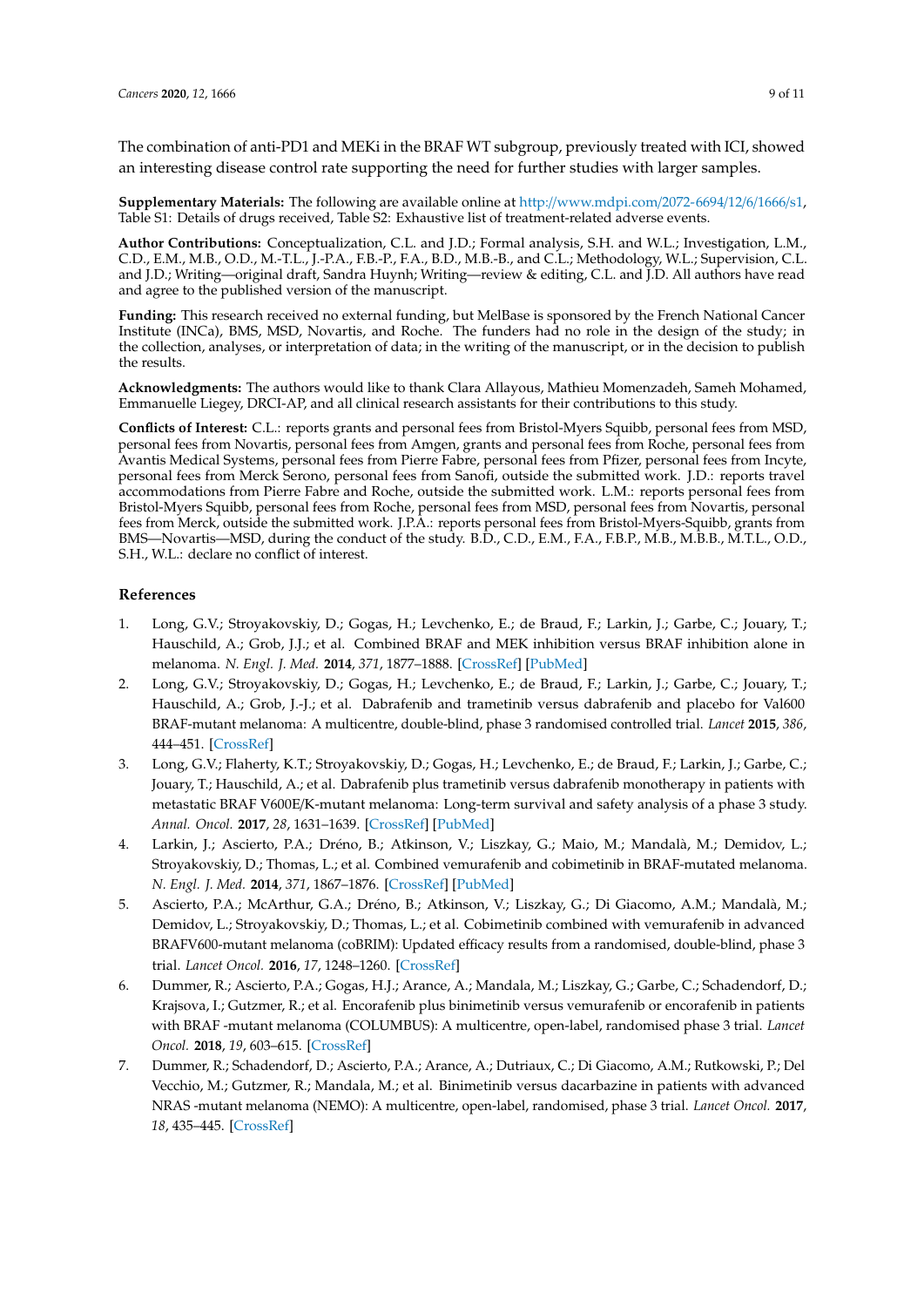- 8. Robert, C.; Ribas, A.; Schachter, J.; Arance, A.; Grob, J.-J.; Mortier, L.; Daud, A.; Carlino, M.S.; McNeil, C.M.; Lotem, M.; et al. Pembrolizumab versus ipilimumab in advanced melanoma (KEYNOTE-006): Post-hoc 5-year results from an open-label, multicentre, randomised, controlled, phase 3 study. *Lancet Oncol.* **2019**, S1470204519303882. [\[CrossRef\]](http://dx.doi.org/10.1016/S1470-2045(19)30388-2)
- 9. Larkin, J.; Chiarion-Sileni, V.; Gonzalez, R.; Grob, J.J.; Cowey, C.L.; Lao, C.D.; Schadendorf, D.; Dummer, R.; Smylie, M.; Rutkowski, P.; et al. Combined Nivolumab and Ipilimumab or Monotherapy in Untreated Melanoma. *N. Engl. J. Med.* **2015**, *373*, 23–34. [\[CrossRef\]](http://dx.doi.org/10.1056/NEJMoa1504030)
- 10. Wolchok, J.D.; Chiarion-Sileni, V.; Gonzalez, R.; Rutkowski, P.; Grob, J.-J.; Cowey, C.L.; Lao, C.D.; Wagstaff, J.; Schadendorf, D.; Ferrucci, P.F.; et al. Overall Survival with Combined Nivolumab and Ipilimumab in Advanced Melanoma. *N. Engl. J. Med.* **2017**, *377*, 1345–1356. [\[CrossRef\]](http://dx.doi.org/10.1056/NEJMoa1709684)
- 11. Hodi, F.S.; Chiarion-Sileni, V.; Gonzalez, R.; Grob, J.-J.; Rutkowski, P.; Cowey, C.L.; Lao, C.D.; Schadendorf, D.; Wagstaff, J.; Dummer, R.; et al. Nivolumab plus ipilimumab or nivolumab alone versus ipilimumab alone in advanced melanoma (CheckMate 067): 4-year outcomes of a multicentre, randomised, phase 3 trial. *Lancet Oncol.* **2018**, *19*, 1480–1492. [\[CrossRef\]](http://dx.doi.org/10.1016/S1470-2045(18)30700-9)
- 12. Boni, A.; Cogdill, A.P.; Dang, P.; Udayakumar, D.; Njauw, C.-N.J.; Sloss, C.M.; Ferrone, C.R.; Flaherty, K.T.; Lawrence, D.P.; Fisher, D.E.; et al. Selective BRAF V600E Inhibition Enhances T-Cell Recognition of Melanoma without Affecting Lymphocyte Function. *Cancer Res.* **2010**, *70*, 5213–5219. [\[CrossRef\]](http://dx.doi.org/10.1158/0008-5472.CAN-10-0118) [\[PubMed\]](http://www.ncbi.nlm.nih.gov/pubmed/20551059)
- 13. Frederick, D.T.; Piris, A.; Cogdill, A.P.; Cooper, Z.A.; Lezcano, C.; Ferrone, C.R.; Mitra, D.; Boni, A.; Newton, L.P.; Liu, C.; et al. BRAF Inhibition Is Associated with Enhanced Melanoma Antigen Expression and a More Favorable Tumor Microenvironment in Patients with Metastatic Melanoma. *Clin. Cancer Res.* **2013**, *19*, 1225–1231. [\[CrossRef\]](http://dx.doi.org/10.1158/1078-0432.CCR-12-1630) [\[PubMed\]](http://www.ncbi.nlm.nih.gov/pubmed/23307859)
- 14. Liu, C.; Peng, W.; Xu, C.; Lou, Y.; Zhang, M.; Wargo, J.A.; Chen, J.Q.; Li, H.S.; Watowich, S.S.; Yang, Y.; et al. BRAF Inhibition Increases Tumor Infiltration by T cells and Enhances the Antitumor Activity of Adoptive Immunotherapy in Mice. *Clin. Cancer Res.* **2013**, *19*, 393–403. [\[CrossRef\]](http://dx.doi.org/10.1158/1078-0432.CCR-12-1626)
- 15. Long, G.V.; Wilmott, J.S.; Haydu, L.E.; Tembe, V.; Sharma, R.; Rizos, H.; Thompson, J.F.; Howle, J.; Scolyer, R.A.; Kefford, R.F. Effects of BRAF inhibitors on human melanoma tissue before treatment, early during treatment, and on progression. *Pigment. Cell Melanoma Res.* **2013**, *26*, 499–508. [\[CrossRef\]](http://dx.doi.org/10.1111/pcmr.12098)
- 16. Wilmott, J.S.; Long, G.V.; Howle, J.R.; Haydu, L.E.; Sharma, R.N.; Thompson, J.F.; Kefford, R.F.; Hersey, P.; Scolyer, R.A. Selective BRAF Inhibitors Induce Marked T-cell Infiltration into Human Metastatic Melanoma. *Clin. Cancer Res.* **2012**, *18*, 1386–1394. [\[CrossRef\]](http://dx.doi.org/10.1158/1078-0432.CCR-11-2479)
- 17. Jiang, X.; Zhou, J.; Giobbie-Hurder, A.; Wargo, J.; Hodi, F.S. The Activation of MAPK in Melanoma Cells Resistant to BRAF Inhibition Promotes PD-L1 Expression That Is Reversible by MEK and PI3K Inhibition. *Clin. Cancer Res.* **2013**, *19*, 598–609. [\[CrossRef\]](http://dx.doi.org/10.1158/1078-0432.CCR-12-2731)
- 18. Hu-Lieskovan, S.; Robert, L.; Homet Moreno, B.; Ribas, A. Combining Targeted Therapy With Immunotherapy in BRAF-Mutant Melanoma: Promise and Challenges. *JCO* **2014**, *32*, 2248–2254. [\[CrossRef\]](http://dx.doi.org/10.1200/JCO.2013.52.1377)
- 19. Ribas, A.; Lawrence, D.; Atkinson, V.; Agarwal, S.; Miller, W.H.; Carlino, M.S.; Fisher, R.; Long, G.V.; Hodi, F.S.; Tsoi, J.; et al. Combined BRAF and MEK inhibition with PD-1 blockade immunotherapy in BRAF-mutant melanoma. *Nat. Med.* **2019**, *25*, 936–940. [\[CrossRef\]](http://dx.doi.org/10.1038/s41591-019-0476-5)
- 20. Pelster, M.S.; Amaria, R.N. Combined targeted therapy and immunotherapy in melanoma: A review of the impact on the tumor microenvironment and outcomes of early clinical trials. *Ther. Adv. Med. Oncol.* **2019**, *11*, 1758835919830826. [\[CrossRef\]](http://dx.doi.org/10.1177/1758835919830826)
- 21. Koya, R.C.; Mok, S.; Otte, N.; Blacketor, K.J.; Comin-Anduix, B.; Tumeh, P.C.; Minasyan, A.; Graham, N.A.; Graeber, T.G.; Chodon, T.; et al. BRAF inhibitor vemurafenib improves the antitumor activity of adoptive cell immunotherapy. *Cancer Res.* **2012**, *72*, 3928–3937. [\[CrossRef\]](http://dx.doi.org/10.1158/0008-5472.CAN-11-2837) [\[PubMed\]](http://www.ncbi.nlm.nih.gov/pubmed/22693252)
- 22. Ribas, A.; Hodi, F.S.; Callahan, M.; Konto, C.; Wolchok, J. Hepatotoxicity with Combination of Vemurafenib and Ipilimumab. *N. Engl. J. Med.* **2013**, *368*, 1365–1366. [\[CrossRef\]](http://dx.doi.org/10.1056/NEJMc1302338) [\[PubMed\]](http://www.ncbi.nlm.nih.gov/pubmed/23550685)
- 23. Puzanov, I. Combining targeted and immunotherapy: BRAF inhibitor dabrafenib  $(D) \pm$  the MEK inhibitor trametinib (T) in combination with ipilimumab (Ipi) for V600E/K mutation-positive unresectable or metastatic melanoma (MM). *J. Transl. Med.* **2015**, *13*, K8. [\[CrossRef\]](http://dx.doi.org/10.1186/1479-5876-13-S1-K8)
- 24. Ascierto, P.A.; Ferrucci, P.F.; Fisher, R.; Del Vecchio, M.; Atkinson, V.; Schmidt, H.; Schachter, J.; Queirolo, P.; Long, G.V.; Di Giacomo, A.M.; et al. Dabrafenib, trametinib and pembrolizumab or placebo in BRAF-mutant melanoma. *Nat. Med.* **2019**, *25*, 941–946. [\[CrossRef\]](http://dx.doi.org/10.1038/s41591-019-0448-9)